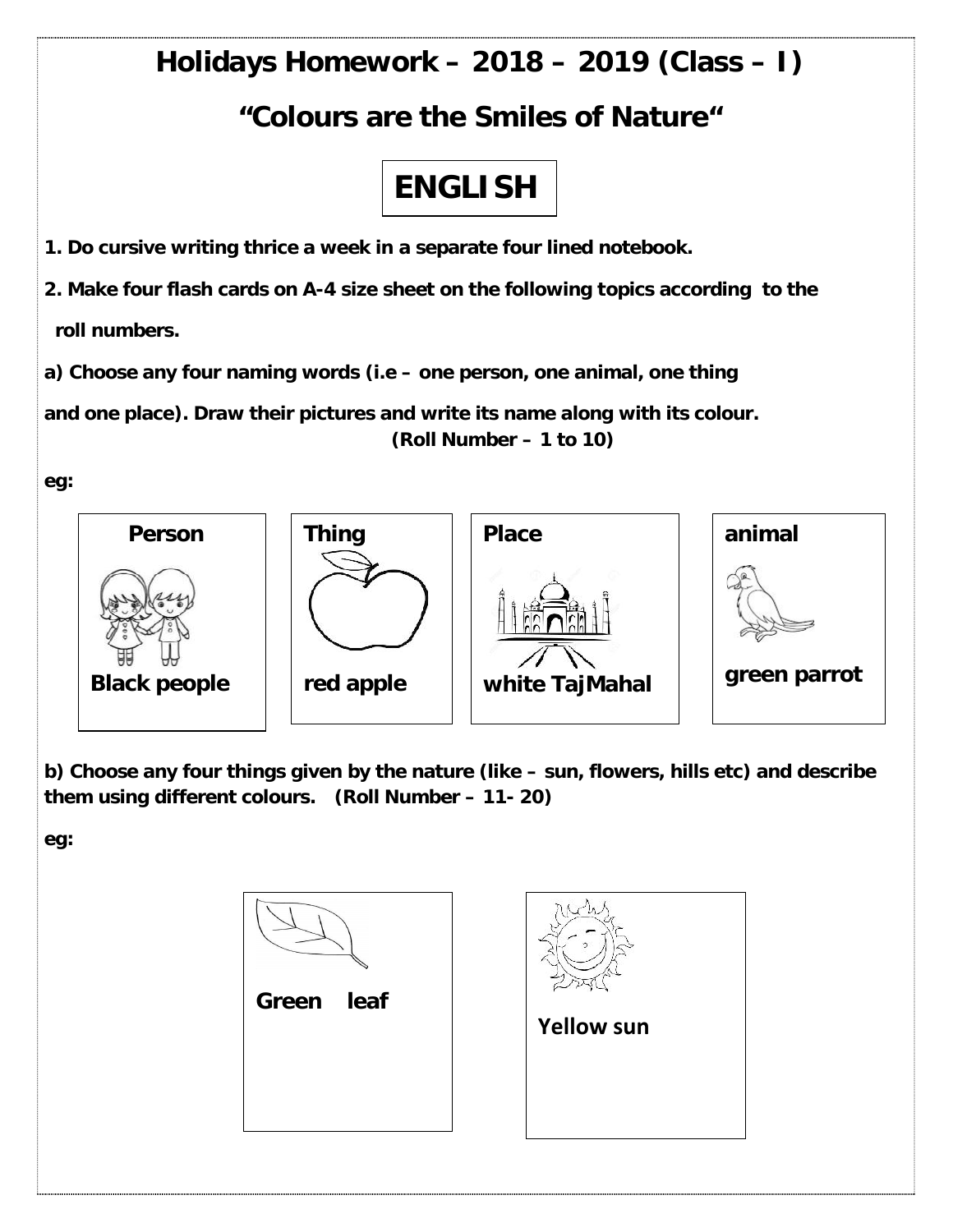```
c) Choose any four things from your surrounding and make flash cards showing one and
many. ( Roll Number – 21- 30)
```
**eg:**



**d) Make a word chain of 5 words on the cut outs of different fruits and vegetables. (Roll Number – 31- 44)**

**eg:**



- **3. Suggested Books**
- **1. The Tortoise and the Hare**
- **2. The Boy who Cried wolf**
- **3. The Ant and Grasshopper**
- **4. The Lion and the Rabbit**
- **5. The Golden Eggs**
- **6. The Thirsty Crow**

**Give one dictation in a week of 3 to 4 letter words in the handwriting Notebook from the story book read by your ward.**

**4. Kindly bring the same book to school with the name and session written on it.**

**5. Do practice for CT – 1 to be held on 13.7.18 ( Friday).**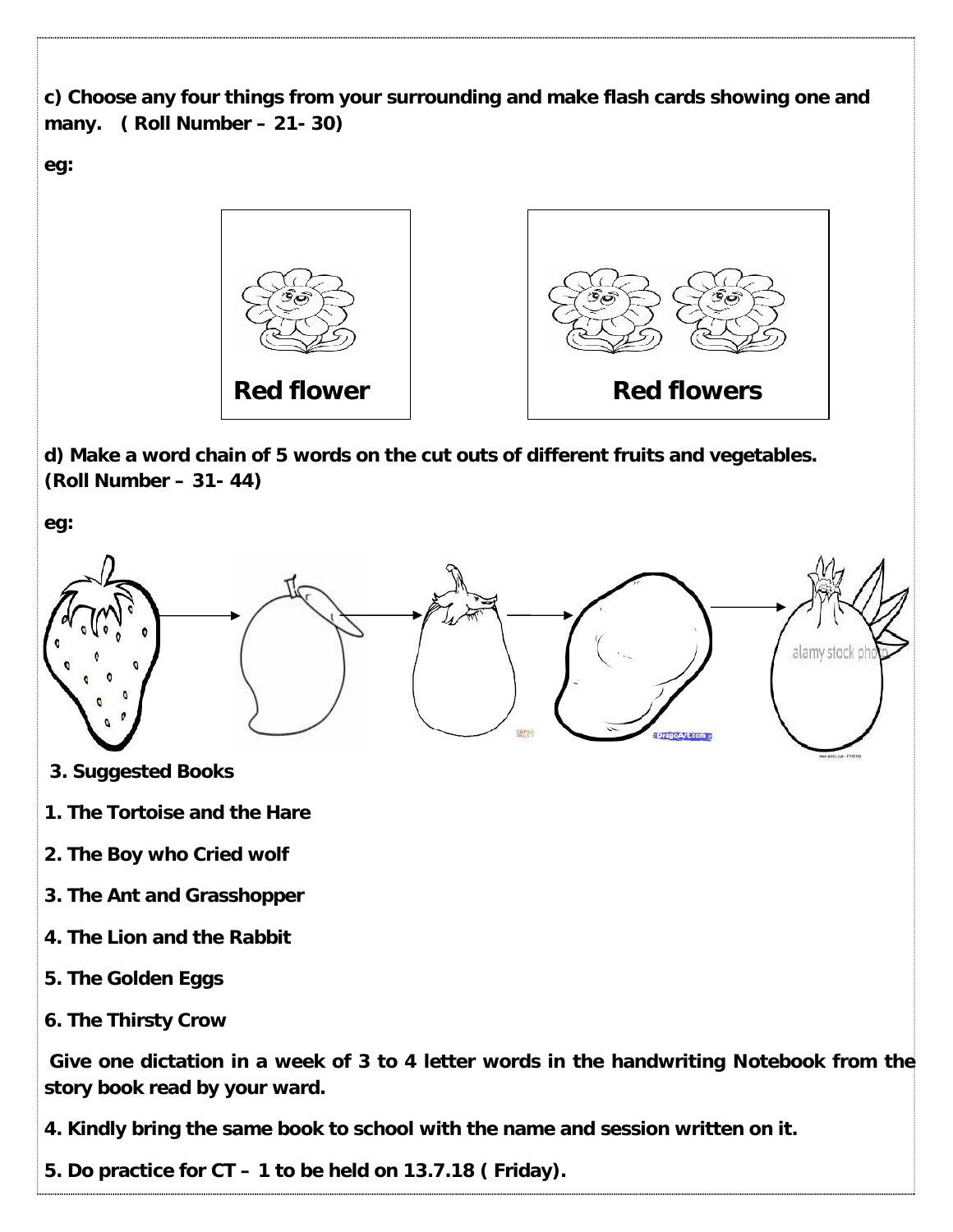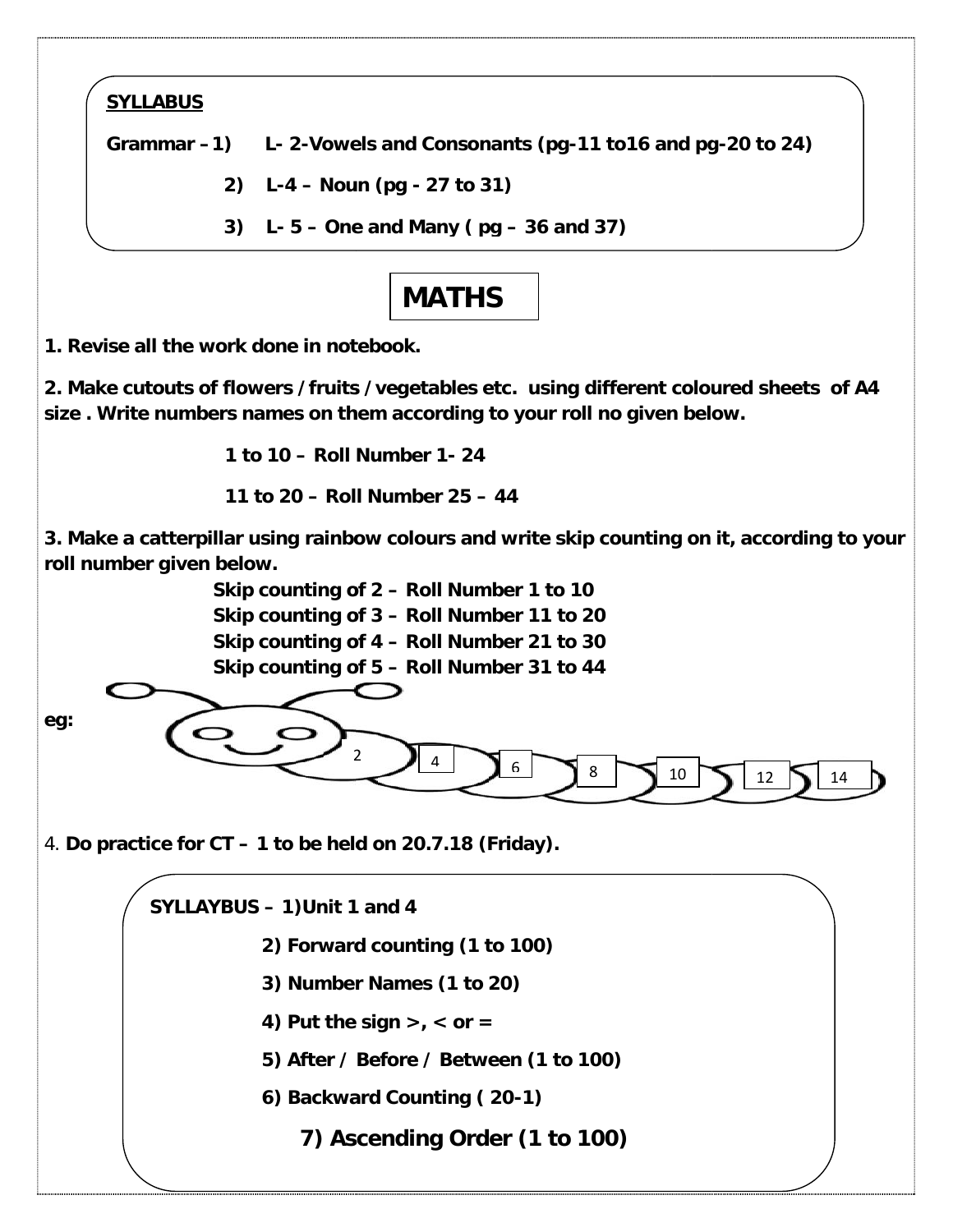

**1. With the help of colourful paper on A 4 size sheets, make the uniform of any 3 helpers. ( Roll no 1-22)**

**2. Our world is beautiful because of colours,choose the colourful things from the nature like leaf, trees, fruits, flowers etc , make cutouts of any 3 things using A4 size colourful sheets and write good habits and magic words on them.( Roll no 23 -44)**

**Eg:**



**3. Do practice for CT – 1 to be held on 14.8.18 (Tuesday)**

**SYLLABUS – Chapter – 2 – Our Body**

**Chapter - 3 - Our Sense Organs**

## **Computer Mouse**



**A) Roll Number – 1 to 20**

**Material Required – Waste computer mouse, Fabric colours and brush. Instructions – Take a computer mouse and create a beautiful images on it with the help of fabric colours. Example. Bee, birds etc.**



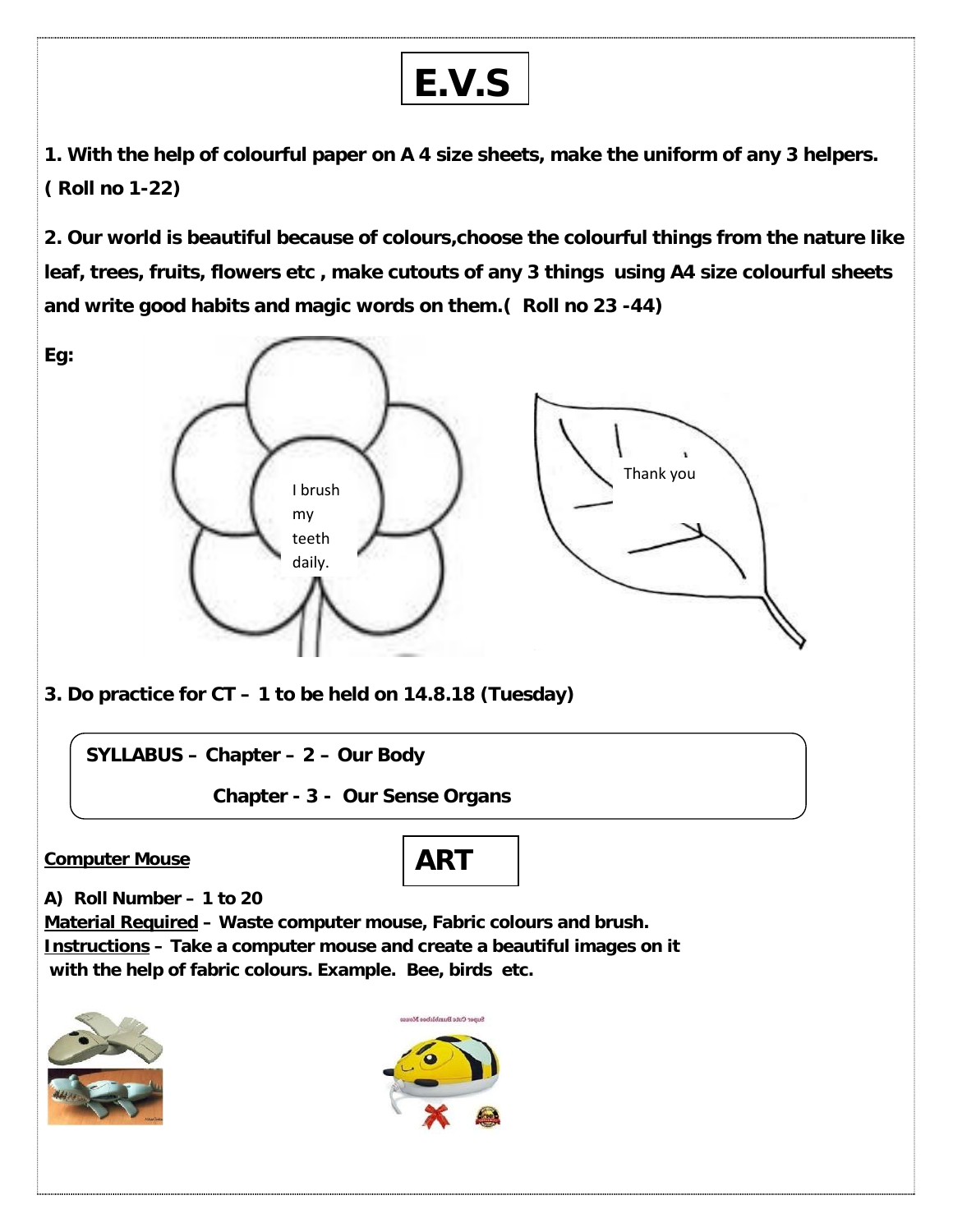B) Roll Number – 21 to 44 Material Required - Waste computer mouse, Fevicol Instructions - Create a new thing with the help of computer mouse like crocodile, mouse etc. Site - Craft with mouse



## हिन्दी

1 कक्षा एक के अनुसार कहानी पुस्तकें पढ़ने का अभ्यास करें । 2 एक अलग कॉपी में सप्ताह में दो बार सुलेख करो । 3 कक्षा में कराए गए कार्य की पुनरावृति करो। 4 नीचे दिया गया कार्य रोल न के अनुसार A4 size sheet पर करो ।

- 1 किन्ही तीन रंगो की सब्जियों के चित्र सहित नाम लिखो । रोल नं 1 से 15
- 2) किन्ही तीन रंगो के फलों के चित्र सहित) नाम लिखो । रोल नंज16 से 30
- 3 किन्ही तीन रंगो के फूलों के चित्र सहित नाम लिखो । रोल नं 31 से 44

एक A4 size sheet पर केवल एक ही बड़ा व सुंदर चित्र बनाए।

5 अ और आ की मात्रा के शब्दो का प्रयोग करते हुए रंग बिरंगी शब्द सीढ़ी बनाओ। जैसे



6 हिन्दी में अपना नाम लिखना सीखें। 7 सत्र परीक्षा.1 24.7.18 को ली जाएगी नीचे दिए गए पाठ्यकम की पुनरावृति करें। 4 अ. आ की मात्रा, तुक बनाओ पाठ 1 : बिना मात्रा वाले शब्द  $\mathbf 1$ 5 फलों व सब्जियों के नाम पाठ २ : काला बादल आया 2 6 कक्षा कार्य, प्रपत्र व पुस्तक कार्य शब्द बनाना व वाक्य रचना 3